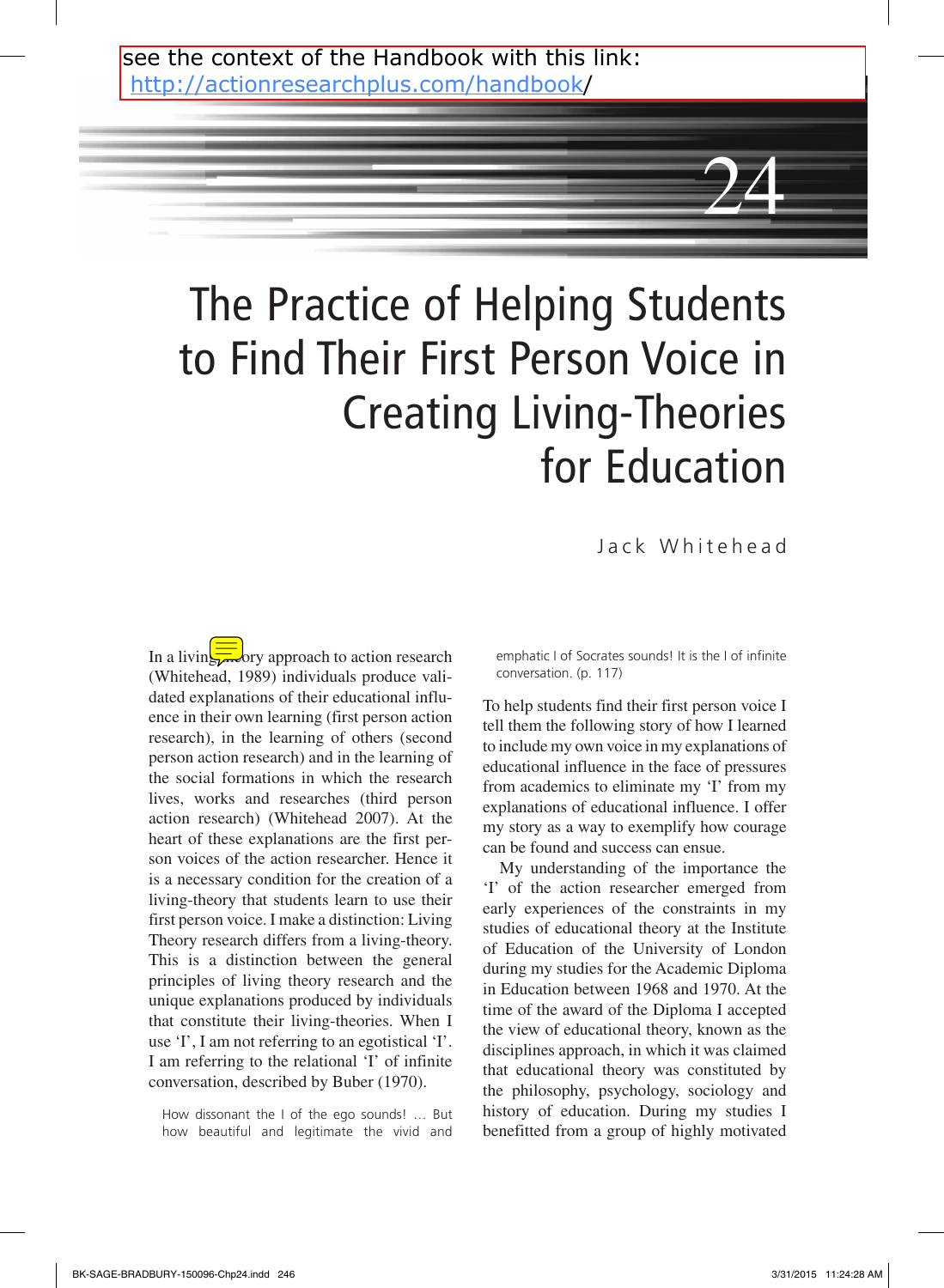academics who were also inspirational teachers. They were passionate about their disciplines and this inspired me to remain a student of the most advanced philosophical and social science theories of the day.

In 1970 I moved on from the Academic Diploma Course into a part-time Masters of Education programme in the psychology of education, whilst a full time science teacher and Head of the Science Department at Erkenwald Comprehensive School in Barking, London. It was whilst undertaking a 'Preliminary investigation of the processes through which adolescents acquire scientific understanding', employing a controlled experimental design within the Science Department, that I began to question the assumptions in the disciplines approach to educational theory. I began to appreciate that the methods and underlying assumptions of my enquiry were not getting me closer to answering my action oriented question, 'How do I help my pupils to improve their scientific understanding?' What I was doing was testing the validity of Piaget's Cognitive Stage Theory and Bloom's Taxonomy. A worthy but quite different outcome. In retrospect I should have understood that my tutors, as academic psychologists, would be focused on developing theories in the psychology of education, rather than on supporting my exploration of the implications of asking, researching and answering my pedagogical question.

On receiving my MA degree in 1972 I knew that there was something wrong with the dominant disciplines approach to education. I knew that what was wrong was something about the denial of the significance of my own voice, my own 'I', in explaining my educational influence in my enquiry. In 1983 Paul Hirst (1983), one of the proponents of the disciplines approach, acknowledged a mistake with a clarity that enabled me to articulate what I had known, in an intuitive and embodied sense, was wrong with the disciplines approach to educational theory:

In many characterisations of educational theory, my own included, principles justified in this way have until recently been regarded as at best pragmatic maxims having a first crude and superficial justification in practice that in any rationally developed theory would be replaced by principles with more fundamental, theoretical justification. That now seems to me to be a mistake. Rationally defensible practical principles, I suggest, must of their nature stand up to such practical tests and without that are necessarily inadequate. (Hirst, 1983, p. 18)

The crucial mistake was in failing to recognize the importance of the first person voice in articulating the practical principles used by an individual to explain their educational influences in learning. This failure led to the 'replacement' of these practical principles by the abstract explanatory principles in the theories of the disciplines of education. I could now make a distinction between educational research and education research. Education researchers produce explanations within the disciplines of education. Educational researchers produce explanations of educational influences in learning. I stress the importance of 'educational influences' because not all learning is educational.

In helping students to find their first person voice in the creation of their living-theories I share my experience of being pressured, by academics and their theories, to 'replace' the practical principles I found so useful for explaining my educational influence, with their own theoretical abstractions. My experience invariably strikes a chord of recognition with students as they have often experienced criticism that stories grounded in their own 'I' are 'merely' anecdotal and need to be more 'objective' which seems to often imply the need to remove the 'I'.

## Recognizing one's 'I' as a living **CONTRADICTION**

Having focused on the importance of including their own 'I' in their enquiries, 'How do I improve what I am doing?' I then share the following story about the importance of recognizing one's 'I' as a 'living contradiction'.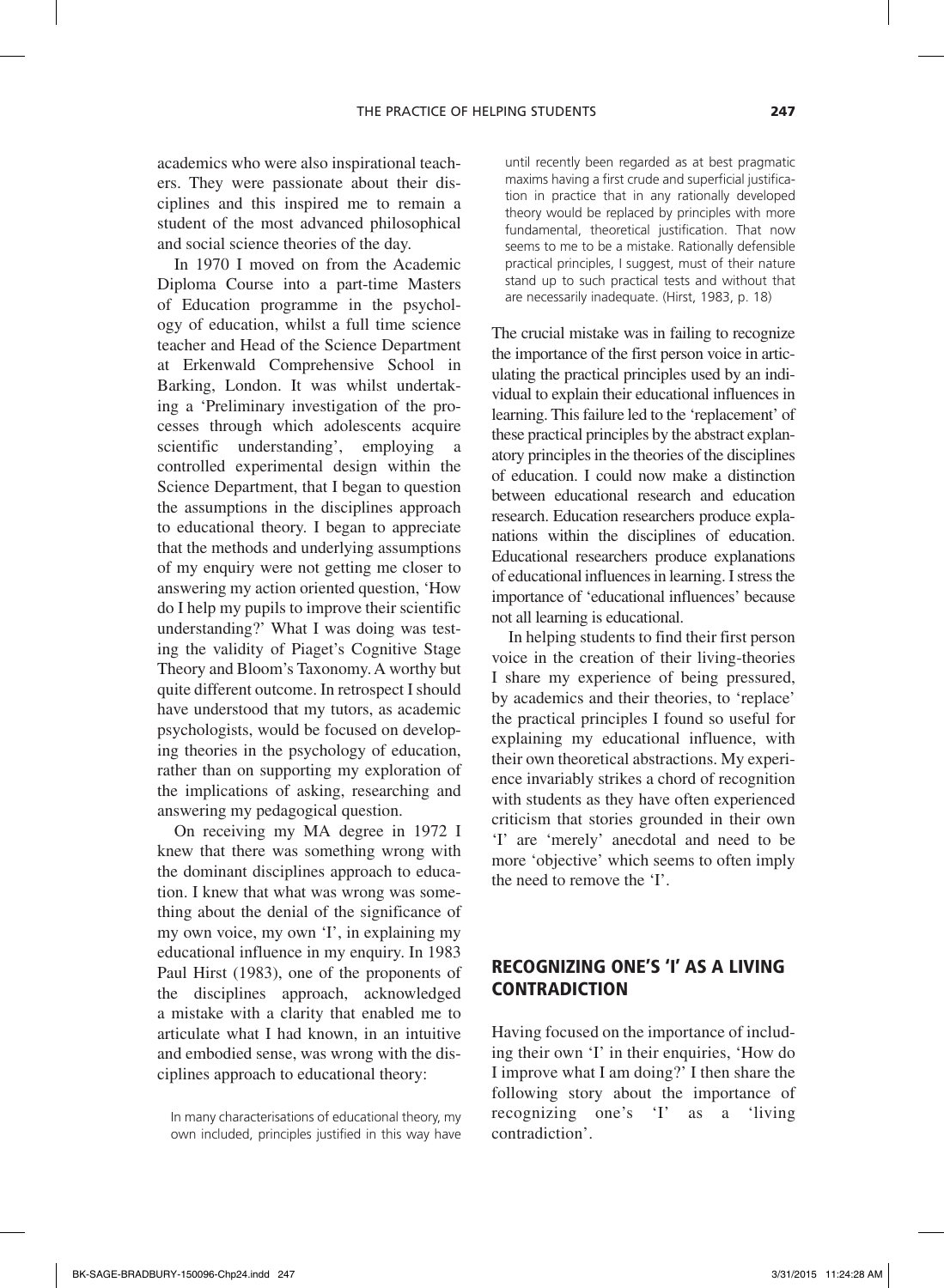The epistemological significance of including 'I' as a 'living contradiction' in the explanations of educational influence of living-theories is that it challenges the 2,500 year dominance of propositional forms of theory that are grounded in the Aristotelean logic that eliminates contradiction from correct thought. This limitation in Aristotelan logic does not include Aristotle's idea of praxis and its use by action researchers. Following my recognition of myself as a living contradiction, in the sense of holding together the experience of holding certain values with the experience of negating these values, I read Ilyenkov's (1977) book on dialectical logic in which he asked the question, 'If an object exists as a living contradiction what must the thought (statement about the object) be that expresses it?' (Ilyenkov, 1977, p. 313). Having experienced myself as a living contradiction I coined the phrase 'living  $\equiv$  cational theory' for an individual's explanation of his or her own learning in an enquiry of the kind, 'How do I improve what I am doing?'

This story, about including living contradictions in explanations of influence emerged from the context of my teaching science to 11–18 year olds, during 1971, when I was Head of a secondary school science department in Barking, London. I believed in enquiry learning in which pupils posed their own questions. Watching video-tapes of my classrooms I could see myself giving my pupils the questions to answer rather that encouraging them to form their own questions and then to make a response. I experienced myself as a living contradiction in the sense that I held together my valuing of enquiry learning together with its negation. I had the disconfirming data on the video that I was not doing what I believed I was doing, my espoused practice was not met in lived practice. This experience immediately stimulated my imagination to think of ways in which I could live my value of enquiry learning more fully in my practice. I acted on the possibility I thought most likely to be effective and over several weeks could see that some of my students were asking their own questions and

that I was making a serious response. All the students I have worked with in higher education recognize their existence, their 'I', as a living contradiction in the sense that they are not yet living as fully as they believe to be possible, the values that they are committed to. I am thinking here of their ontological values in the sense of the values they use to give meaning and purpose to their lives.

#### Sharing stories

To strengthen the student's confidence about resisting the imposition of inappropriate conceptual frameworks in 'replacing' their practical principles, I share the following story in which I found myself succumbing to pressures and then transcending them with the help of the criticism of the teachers I was working with.

In 1976 I worked with a group of six teachers on a Schools Council funded Mixed Ability Exercise to improve learning for 11–14 year olds in mixed ability science groups. The proposal was grounded in the idea of the teacher as researcher, rather than in action research. It was during the project that I first explicated the following action– reflection cycle.

In March 1976 I produced an evaluation report that explained the educational influences of the teachers in their pupils' learning in terms of the most advanced social theories and models of the day. On showing the report to academic colleagues they commented favourably on my use of the academic mod- $\equiv$  in the explanation.

However, on showing the report to the teachers I was working with, all six commented that they could not see themselves in it. I recognized that I had eliminated the voices of those I had worked with! I had replaced their voices with the conceptual theories and models of others. Working with Paul Hunt, a former student of mine, who was in his first year of teaching, I returned to the video-tapes, transcriptions of audio taped conversations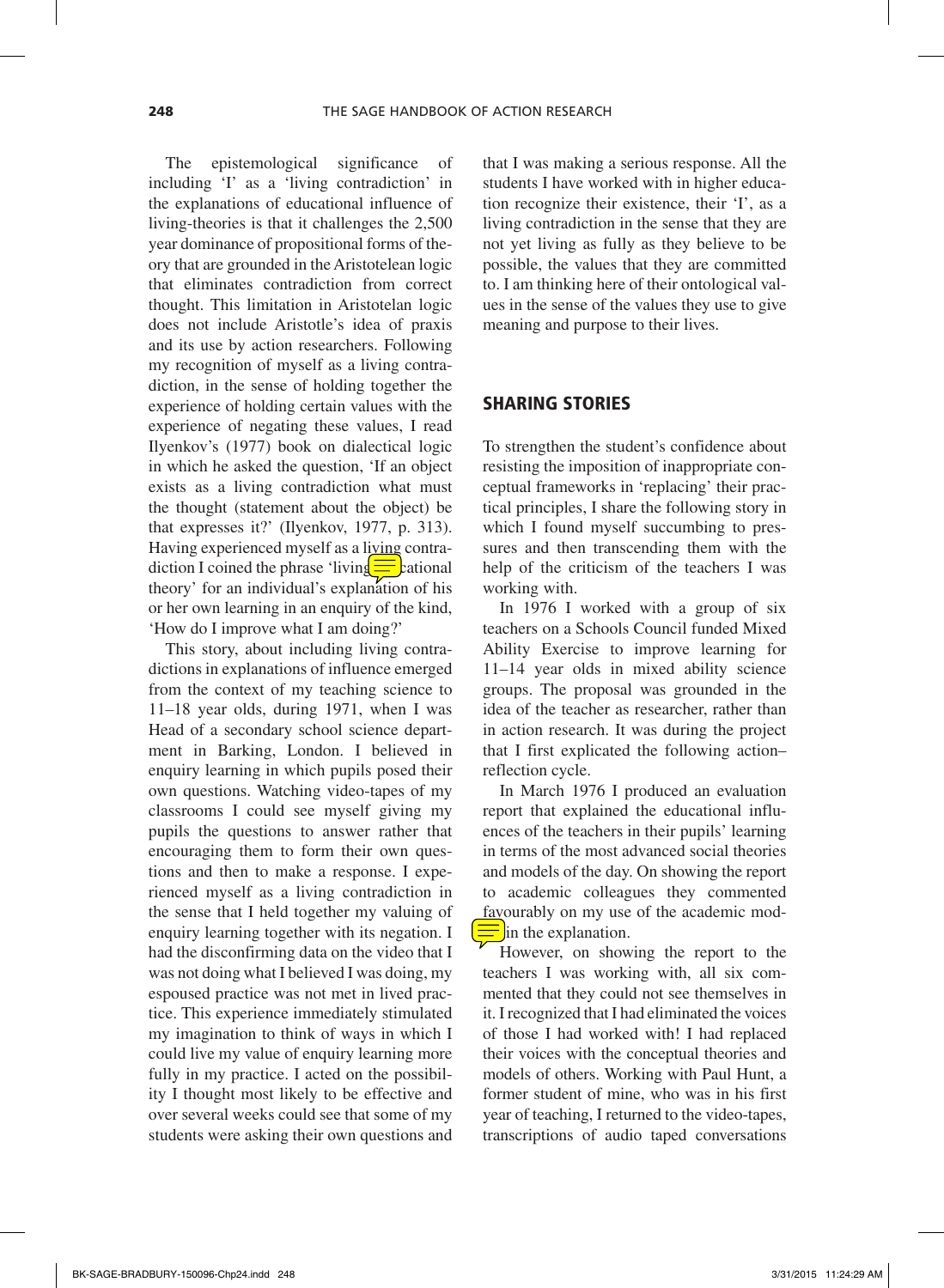with pupils and teachers, and copies of the learning resources produced for the pupils, together with copies of the pupils' work.

On showing this second report to the teachers, they all agreed that this was a valid explanation of their educational influences in the project. This report marks my first explication of the use of an action– reflection cycle in enquiries of the kind, 'How do I improve my practice?' The report was organized within the form of an action–reflection  $\equiv$  erms of the teachers' expression of their concerns and problems; our imagined possibilities for improving practice in an action plan; our actions and data gathering to enable us to make an evidence-based judgment on our influence; our evaluations of the influence of our actions; our modifications of our concerns, ideas and actions in the light of our evaluations; the production of a validated and evidencebased explanation of our influences in our own learning and in the learning of students.

Since 1976 I have used this action– reflection (AR) cycle (Whitehead, 1980, p. 91; 1995) with students to enhance their confidence that there is a systematic form of enquiry which they can use to meet criticism that their enquiries lack methodological rigour. In workshops all over the world participants tell me that once the AR cycle has been made explicit they recognize it as something that they do intuitively but can now clearly articulate that this is what they are doing:

- 1 What do I want to imp $\implies$  What is my concern? **Why am I concerned?**
- 2 Imagining possibilities and choosing one of them to act on in an action plan.
- 3 As I am acting what data will I collect to enable me to judge my educational influence in my professional context as I answer my question?
- 4 Evaluating the influence of the actions in terms of values and understandings.
- 5 Modifying concerns, ideas and actions in the light of evaluations.
- 6 Producing a validated, evidence-based explanation of educational influences in learning.

In explaining an individual's educational practice using an action–reflection cycle I also stress that the 'structuring principles of the explanation are educational values as they are expressed in an individual's form of life' (Whitehead, 1980, p. 91).

## Ontology – cultivating a spiritual approach to teaching

In the creation of living-theories I stress the importance of ontological values. These are the values used by an individual to give meaning and purpose to their life. Throughout my working life, beginning in 1967, I have been influenced, as a secular humanist, by Fromm's (1960, p. 18) insight that if a person can face the truth without panic they will realize that there is no purpose to life other than the one they give to their lives through their loving relationships and productive work. I love what I do in education in the sense that I have found meaning and purpose in supporting learning in others and myself that carries hope for the future of humanity. I am sure that there are many interpretations of the meaning of 'love' in the idea of 'loving what I am doing'. In working with Liz Campbell (Campbell, Delong, Griffin and Whitehead, 2013) I share her understanding of love, from the work of Peck (1978):

Love according to Peck (1978) is, 'the will to extend one's self for the purpose of one's own or another's spiritual growth' (p. 85).… I explain that I use the term spiritual according to the definition bell hooks provides, 'one who seeks to know and live according to values that promote universal well-being' (hooks, 2001, p. 19). (Campbell, 2013, p. 50)

I also use the idea of 'spiritual' in terms of values that promote universal well-being. Since engaging with the ideas of Martin Buber (1970) in the early 1970s I have been influenced by his understanding of 'I–You' relationships. I believe that a form of 'I–You' relationship is at the heart of my educational relationships and ontological values.

I began my initial teacher education programme in the Department of Education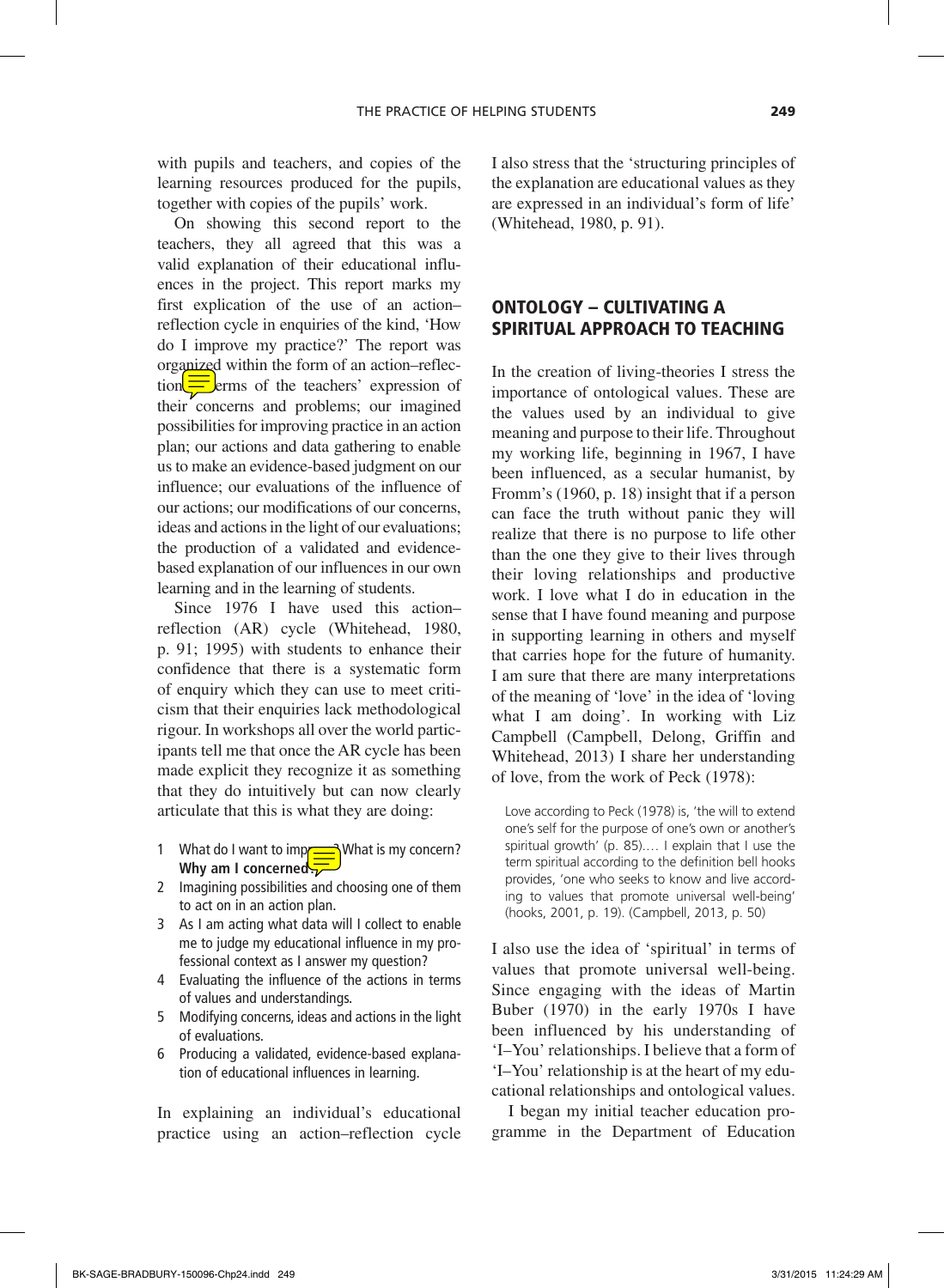at Newcastle University in 1966 in the UK with an ontological valuing of a flow of life-affirming energy that I know is at the heart of my finding meaning and purpose in my existence. Many living theory action researchers (including Pound, 2003; Laidlaw 1996; Huxtable, 2009, 2012) have acknowledged that they have experienced the influence of such flows of life-affirming energy. Paul Tillich (1962, p. 168) has helped me to express the ontological significance of this flow of energy when he writes about being affirmed by the 'power of being-itself'.

Tillich's meaning is expressing a theistic commitment to his Protestant theology. My humanistic experience and expression of a life-affirming energy is cosmological rather than theological. By this I mean that I identity the ground of a flow of life-affirming energy with a source outside myself whose genesis, whilst a mystery, I feel with gratitude, as it continues to flow through me.

I draw the attention of students to their embodied expressions of meanings of energy-flowing values with the help of digitalized multi-media explanations of educational influences in learning.

I have also been helped to explain my educational influences in the learning of my students by the original contributions to knowledge of my students that focus on their unique ontologies. These are freely available through the Internet (http://www.actionresearch.net). I share these with other students. For example, I encourage students to find their first person voice through expressing the ontological values of 'presencing empathetic responsiveness' and 'presencing developmental possibilities'. Keith Kinsella (2012) introduced me to these two values in his doctoral research and they help me to explain what I do.

### Empathetic resonance

In encouraging students to find their first person voice in their living-theory I show them a research method that responds

to digitalized visual data with 'empathetic resonance' in clarifying and communicating the meanings of their embodied expressions of their ontological values.

I first encountered the idea of empathetic resonance in the writings of Sardello (2008). For Sardello, *empathetic resonance* is the resonance of the individual soul coming into resonance with the Soul of the World (Sardello, 2008, p. 13). Sardello's meaning carries a theistic content. I am using *empathetic resonance* from my humanistic perspective to communicate a feeling of the immediate presence of the other in expressing the living values that the other experiences as giving meaning and purpose to their life.

The method of 'empathetic resonance' involves the use of digitalized visual data of one's practice. The cursor is moved backwards and forwards, smoothly, along the clip to find places where the embodied expressions on the video evoke the strongest empathetic response. The movement of the cursor, from this point, gives the antecedents of the expression and the subsequent expressions in their social context. This is helpful in clarifying the meanings of embodied values as they emerge in practice. Huxtable (2009) has explained this process in more detail and used it within her own doctoral enquiry (Huxtable, 2012).

This process of clarifying the meanings of energy-flowing embodied values as explanatory principles is related to the methodologies of living-theories (Whitehead, 2009). Whilst the ideas on ontology, methodology and epistemology are considered under separate headings, which might appear to suggest that they are separate and discrete, they are in fact, distinct and in dynamic relationships.

## Encouraging methodological INVENTIVENESS IN THE ENOUIRY, 'How do I improve what I am DOING?'

I introduce students to Dadds' and Hart's (2001) insights about methodological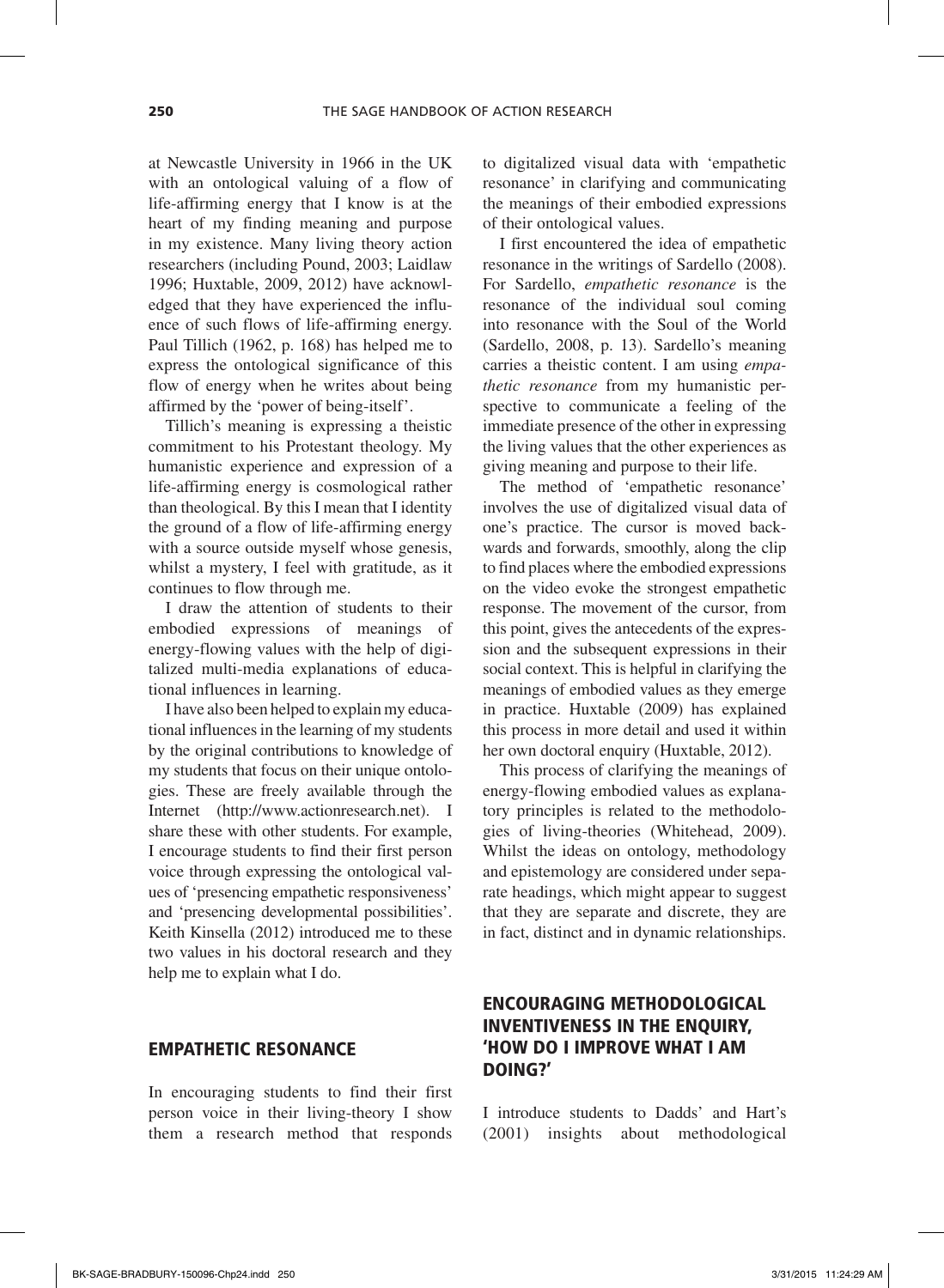inventiveness. These stress the importance of each individual's capacity to create their own methodology for exploring the implications of their questions. Dadds and Hart (2001, p. 166) explain that perhaps their most important insight is the awareness that, for some practitioner researchers, creating their own unique way through their research may be as important as their self-chosen research focus.

Saying that each living-theory methodology is unique does not mean that there are no general principles that can be used to guide the generation of the methodology (Whitehead, 2008). Some of the general, methodological principles are intimately related to the above ontology and the epistemology below. Hence, in explaining how I support students in finding their first person voice in their living-theories I want to stress that my responses to each student are unique in being guided by their own responses as they are exploring the implications of asking, researching and answering their own question of the kind, 'How do I improve what I am doing?'

I also encourage students to engage with a range of methodological approaches to research. I use Cresswell's (2007) analysis of five methodological approaches: case study; narrative enquiry; grounded theory; phenomenological; ethnographic, to encourage students to engage with insights from each of these approaches to see if they can use them in the creation of their own living-theory methodology. I also focus on autoethnographic research as this approach encourages the inclusion of the researchers 'I' in relation to cultural influences. However, Cresswell encourages researchers to make a choice between the methodologies, whilst a researcher, in developing their living-theory methodology integrates insights from different methodologies where appropriate.

#### **EPISTEMOLOGY**

In supporting students epistemologically, I stress that each living-theorist is a knowledge-creator.

I stress the importance of:

- 1 Clarifying the meanings of the energy-flowing values that can constitute both explanatory principles and living standards of judgment;
- 2 Ensuring that the logics of the explanations clarify for a reader the mode of thought used by the researcher for comprehending their explanation as rational – these logics are referred to below as living-logics (Whitehead, 2010);
- 3 Ensuring the quality valid $\frac{1}{\sqrt{2}}$  the explanations in the sense of their validity.

## *1. Clarifying the meanings of energy-flowing values*

We express energy in everything that we do. So, an explanation of what we are doing needs to include a representation of this energy (Vasilyuk, 1991, p. 64). I have found digital, visual data from practice enables this representation through the process of empathetic resonance described above. I encourage students to use this process in clarifying and communicating the meanings of their embodied expressions of ontological values. One of the distinguishing characteristics of an explanation is the logic that defines its rationality.

## *2. The living-logics of the explanations of living-theories*

In supporting students in finding their own voices in their living-theories I stress the importance of understanding the logic of their explanations. I am using logic in Marcuse's (1964, p. 105) sense as the mode of thought that is appropriate for comprehending the real as rational. The rationality of an explanation is vital for its comprehensibility. There has been a 2,500 year old argument between formal logicians and dialecticians about the nature of the rationality that should distinguish the rationality of theories. I have documented (Whitehead, 1982, 1992) the arguments between formal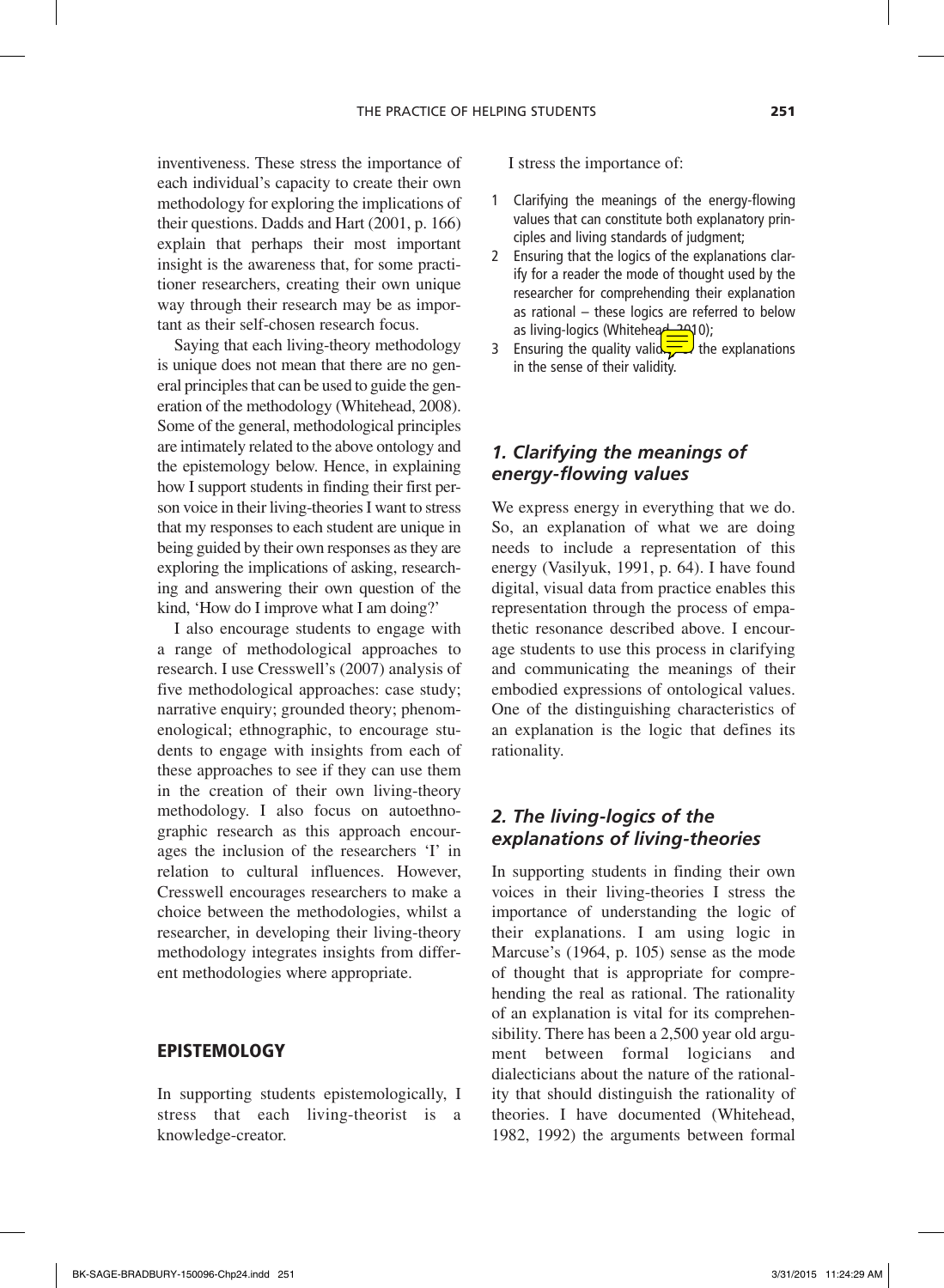logicians and dialecticians. I highlight Popper's arguments (Popper, 1963) to $\frac{1}{\sqrt{2}}$  w that dialectical theories are based on nothing better than a loose and woolly way of speaking and entirely useless as theories. I contrast Popper's argument with Marcuse's analysis that shows how propositional theories that abide by the rules of formal logic mask the dialectical nature of reality. Adherents to formal and dialectical logics have shown a tendency to deny the rationality of each others' logics.

In enabling students to have confidence in the rationalities of their living-theories I point to explanations (Whitehead and Rayner, 2009; Charles, 2007; Huxtable, 2012; Kinsella, 2012) that are distinguished by a relationally dynamic awareness of space and boundaries (Rayner, 2004). The livinglogics (Whitehead, 2010) that distinguish the rationalities of these explanations can include insights from both propositional and dialectical theories, without denying the rationalities of the logics that define the rationalities of these theories.

## *3. Ensuring the validity of the explanations*

Every student of action research I have worked with has been concerned to establish the validity of their explanations of influence. I ask each action researcher to ground the validity of their explanations in the following decision and responsibility for their personal knowledge (Polanyi, 1958):

To understand the world from one's own point of view as an individual claiming originality and exercising personal judgment, responsibly with universal intent. (p. 327)

To answer criticisms that this grounding in personal knowledge is not sufficiently robust in terms of the validity of the explanations I introduce Popper's (1975) idea that we strengthen the objectivity of our explanations through the mutual rational controls of critical discussion (Popper, 1975, p. 44). I also

introduce the idea of a validation group of between 3 and 8 peers who will subject the action researcher's explanations of influence to the rational controls of critical discussion with the help of four questions I derived from Habermas' four criteria of social validity in which the writer chooses a comprehensible expression so that writer and reader can understand one another. The writer must have the intention of communicating a true proposition so that the reader can share the knowledge of the writer. The writer must want to express his intentions truthfully so that the reader can believe the utterance of the speaker. Finally the writer must choose an utterance that is right so that the hearer can accept the utterance and speaker and hearer can agree with one another in the utterance with respect to a recognized normative background. Moreover, communicative action can continue undisturbed only as long as participants suppose that the validity claims they reciprocally raise are justified (Habermas, 1976, pp. 2–3).

I ask action researchers to submit their explanations to their validation groups, which can include one's students (Griffin, 2013), and ask for responses to the following questions:

*How can I enhance the comprehensibility of my explanation?*

*How can I strengthen the evidence I use to justify the assertions I make?*

*How can I deepen and extend my understanding of the sociohistorical and sociocultural influences on my writings and practice?*

*How can I enhance the authenticity of my explanation in showing over time and interaction that I am truly committed to living as fully as possible, the values I claim to hold?*

Because I stress the importance of making public the action researcher's living-theory I emphasize the importance of MacIntyre's (1988) insights:

The rival claims to truth of contending traditions of enquiry depend for their vindication upon the adequacy and the explanatory power of the histories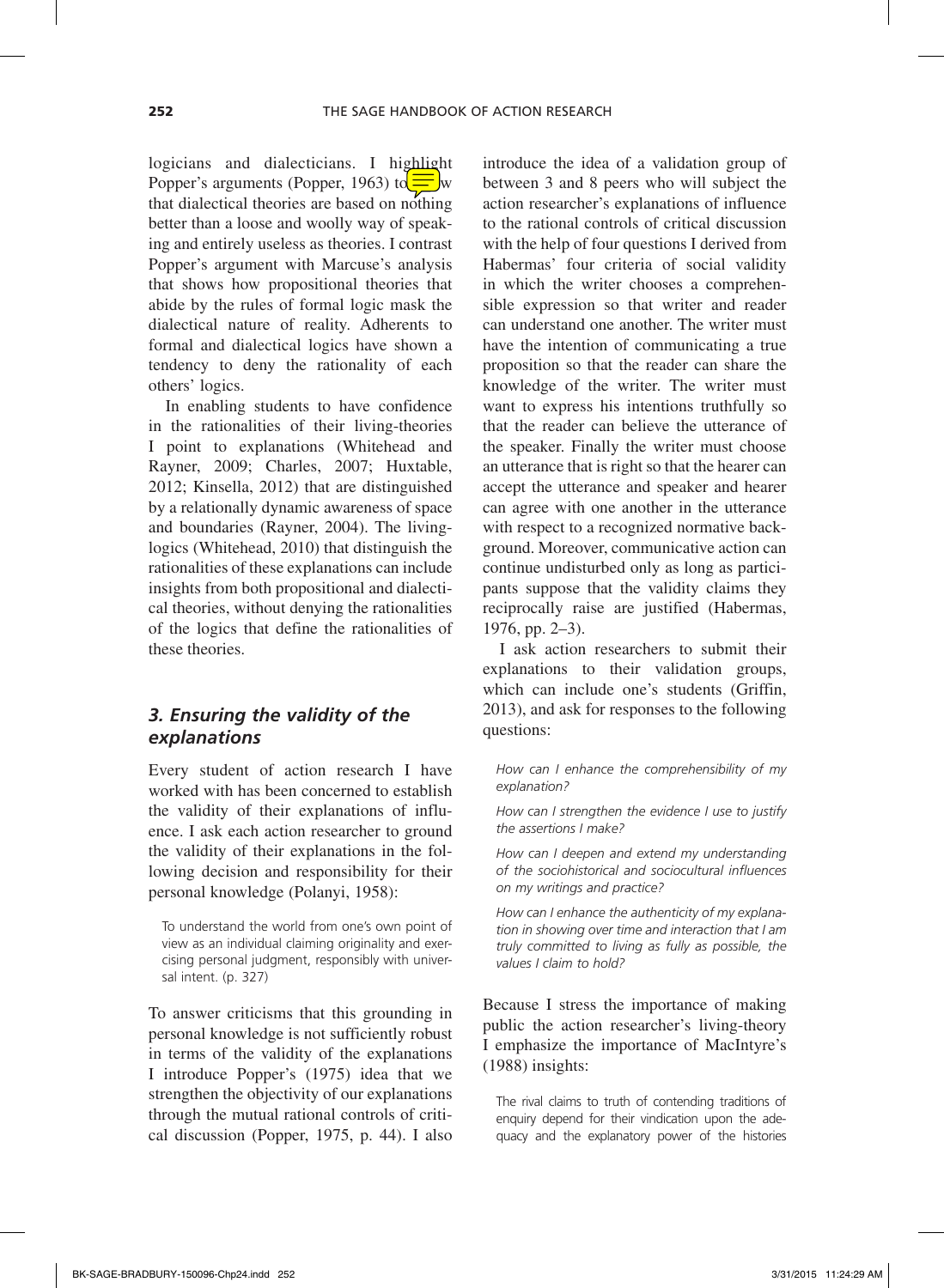which the resources of each of those traditions in conflict enable their adherents to write. (p. 403)

In contributing to these resources with their living-theories, action researchers are enhancing the flow of values and understandings that carry hope for the flourishing of humanity.

#### **REFERENCES**

- Buber, M. (1970) *I and Thou*. Edinburgh, T. & T. Clark.
- Campbell, E. (2013) The heART of learning: Creating a loving culture-of-inquiry to enhance self-determined learning in a high school classroom. *Educational Journal of Living Theories*, 6(2).
- Campbell, E., Delong, J., Griffin, C. and Whitehead, J. (2013) Introduction to living theory action research in a culture of inquiry transforms learning in elementary, high school and post-graduate settings. *Educational Journal of Living Theories*, 6(2): 1–11. Retrieved 26 February 2014 from http://ejolts.net/node/211.
- Charles, E. (2007) *How Can I bring Ubuntu As A Living Standard Of Judgment Into The Academy? Moving Beyond Decolonisation Through Societal Reidentification And Guiltless Recognition*. PhD Thesis, University of Bath. Retrieved 26 February 2014 from http://www.actionresearch.net/living/ edenphd.shtml.
- Cresswell, J.W. (2007) *Qualitative Inquiry & Research Design: Choosing Among Five Approaches*. California, London, New Delhi: Sage Publications.
- Dadds, M. (2008) Empathetic validity in practitioner-research. *Educational Action Research*, 16(2): 279–290.
- Dadds, M. and Hart, S. (2001) *Doing Practitioner Research Differently*. London: Routledge Falmer.
- Fromm, E. (1960) *The Fear of Freedom*. London: Routledge & Kegan Paul.
- Griffin, C. (2013) Transforming teaching and learning practice by inviting students to become evaluators of my practice. *Educational Journal of Living Theories*, 6(2):

62–77. Retrieved 28 April 2014 from http:// ejolts.net/node/215.

- Habermas, J. (1976) *Communication and the Evolution of Society*. London: Heinemann
- Hirst, P. (ed.) (1983) *Educational Theory and its Foundation Disciplines*. London: RKP.
- hooks, b. (2001) *All about Love: New Visions*. NY: HarperCollins.
- Huxtable, M. (2009) How do we contribute to an educational knowledge base? A response to Whitehead and a challenge to BERJ. *Research Intelligence*, 107: 25–26. Retrieved 11 January 2008 from http://www. actionresearch.net/writings/huxtable/ mh2009beraRI107.pdf.
- Huxtable, M. (2012) *How do I Evolve Living-Educational-Theory Praxis in Livingboundaries?* PhD University of Bath. Retrieved 26 February 2014 from http://www. actionresearch.net/living/mariehuxtable. shtml.
- Ilyenkov, E. (1977) *Dialectical Logic*. Moscow: Progress Publishers.
- Kinsella, K. (2012) *Revealing what is 'Tacit/ Rationally-Invisible/In the Background': An Online Coaching Pedagogy for Developing Improved Leadership Practice Through 'Presencing Empathetic Responsiveness'.* PhD Thesis, University of Bath. Retrieved 26 February 2014 from http://www.actionresearch. net/living/keithkinsella.shtml.
- Laidlaw, M. (1996) *How can I Create my own Living Educational Theory as I Offer You an Account of My Educational Development?* PhD Thesis, University of Bath. Retrieved 26 February 2014 from http://www.actionresearch. net/living/moira2.shtml.
- MacIntyre, A. (1988) *Whose Justice? Which Rationality?* London: Duckworth.
- Marcuse, H. (1964) *One Dimensional Man*. London: Routledge and Kegan Paul.
- Peck M.S. (1978) *The Road Less Travelled*. NY: Simon & Schuster.
- Polanyi, M. (1958) *Personal Knowledge: Towards a Post-Critical Philosophy*. London: Routledge and Kegan Paul.
- Popper, K. (1963) *Conjectures and Refutations*. Oxford, Oxford University Press.
- Popper, K. (1975) *The Logic of Scientific Discovery*. London: Hutchinson & Co.
- Pound, R. (2003) *How can I Improve My Health Visiting Support of Parenting? The Creation of an Alongside Epistemology through*